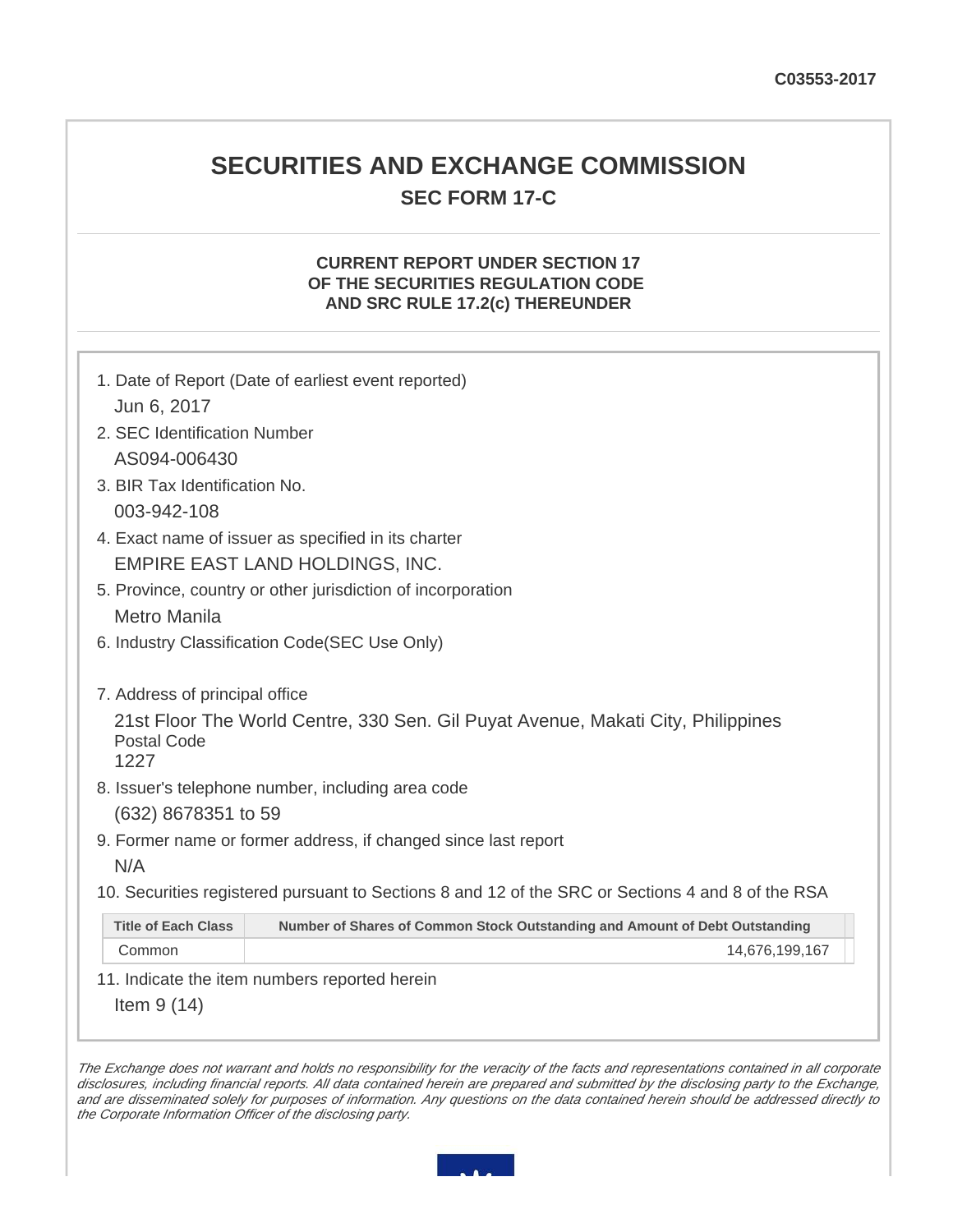

# **Empire East Land Holdings, Inc. ELI**

## **PSE Disclosure Form 4-3 - Amendments to Articles of Incorporation References: SRC Rule 17 (SEC Form 17-C) and Section 4.4 of the Revised Disclosure Rules**

**Subject of the Disclosure**

Amendment to the Third Article of the Articles of Incorporation of Empire East Land Holdings, Inc.

#### **Background/Description of the Disclosure**

The Company proposes to amend the third Article of its Articles of Incorporation from "21st Floor, The World Centre, 330 Sen. Gil Puyat Avenue, Makati City, Philippines to "12th Floor, Alliance Global Tower, 36th Street cor. 11th Avenue, Uptown Bonifacio, Taguig City 1634".

| Date of Approval by<br><b>Board of Directors</b>                           | Jun 6, 2017 |
|----------------------------------------------------------------------------|-------------|
| Date of Approval by<br><b>Stockholders</b>                                 | <b>TBA</b>  |
| <b>Other Relevant</b><br><b>Regulatory Agency, if</b><br>applicable        | N/A         |
| Date of Approval by<br><b>Relevant Regulatory</b><br>Agency, if applicable | N/A         |
| Date of Approval by<br><b>Securities and</b><br><b>Exchange Commission</b> | N/A         |
| Date of Receipt of SEC<br>approval                                         | <b>TBA</b>  |

#### **Amendment(s)**

| <b>Article</b><br>No. | <b>From</b>                                                                                                                                                                                              | Τo                                                                                                                                                                                                               |
|-----------------------|----------------------------------------------------------------------------------------------------------------------------------------------------------------------------------------------------------|------------------------------------------------------------------------------------------------------------------------------------------------------------------------------------------------------------------|
| Third                 | That the place where the principal office of the<br>Corporation is to be established or located is at 21st<br>Article   Floor, The World Centre, 330 Sen. Gil Puyat<br>Avenue, Makati City, Philippines. | That the place where the principal office of the<br>Corporation is to be established or located is at 12th Floor,<br>Alliance Global Tower, 36th Street cor. 11th Avenue,<br>Uptown Bonifacio, Taguig City 1634. |

**Rationale for the amendment(s)**

The amendment is being done to align the Company's articles of incorporation with its new principal office.